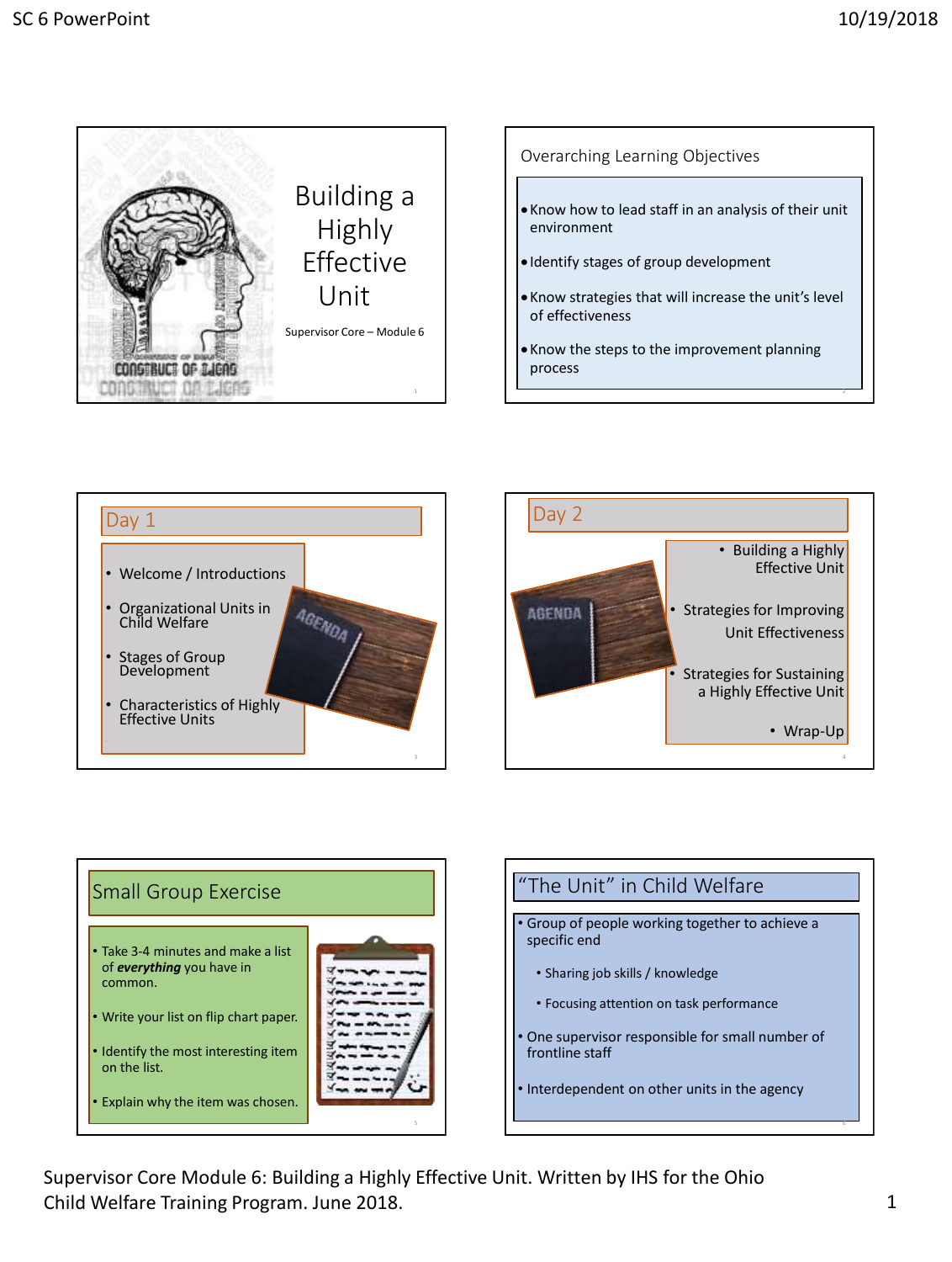To achieve the highest level of unit functioning, supervisors must understand and be able to describe the unit in its present state.









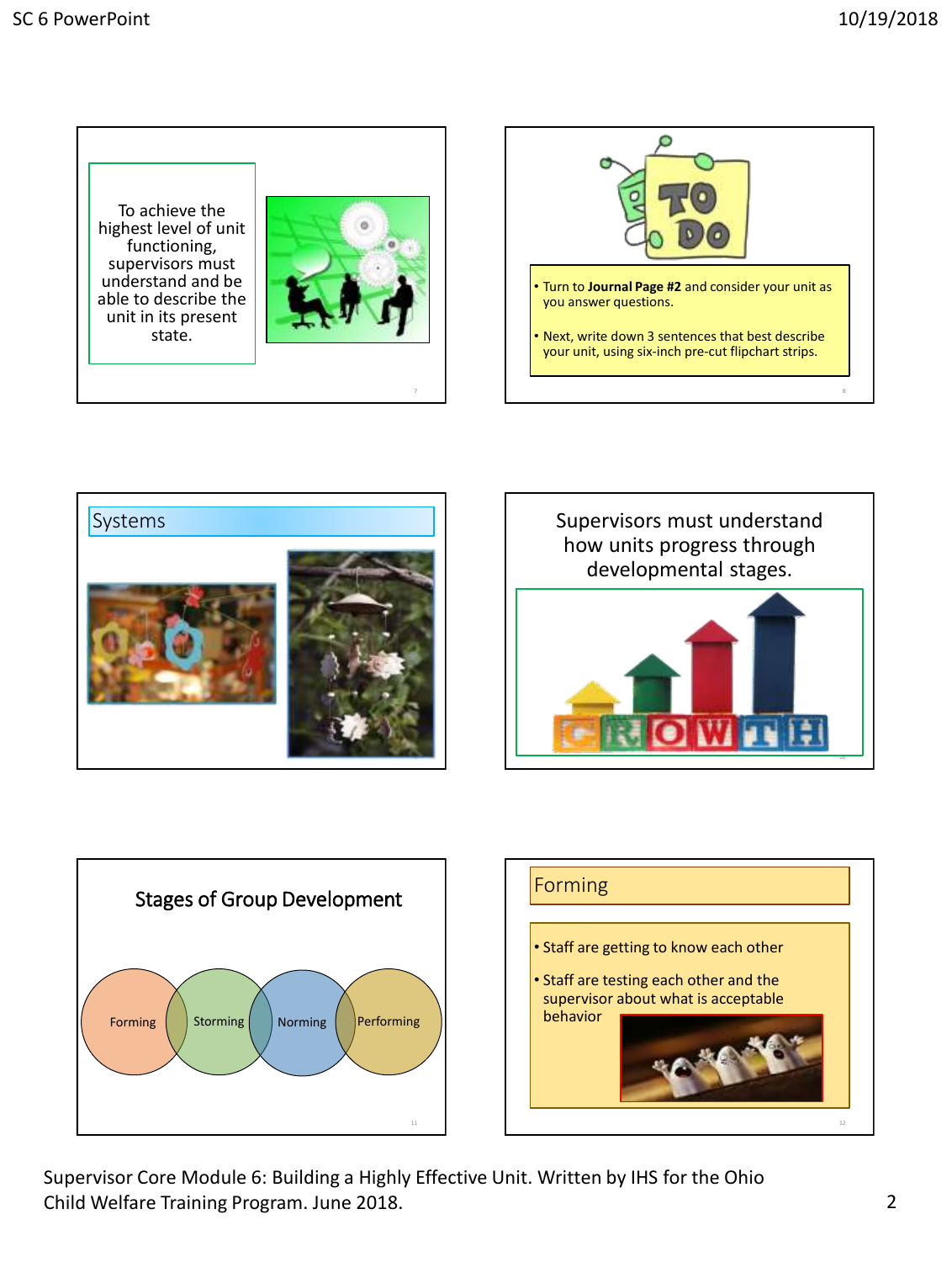

#### **Performing**

- Relationships solidified/mature
- Using effective work patterns/styles
- Staff committed to high quality performance
- Functioning together well
- Able to solve most day-to-day issues on their own
- Unit running smoothly







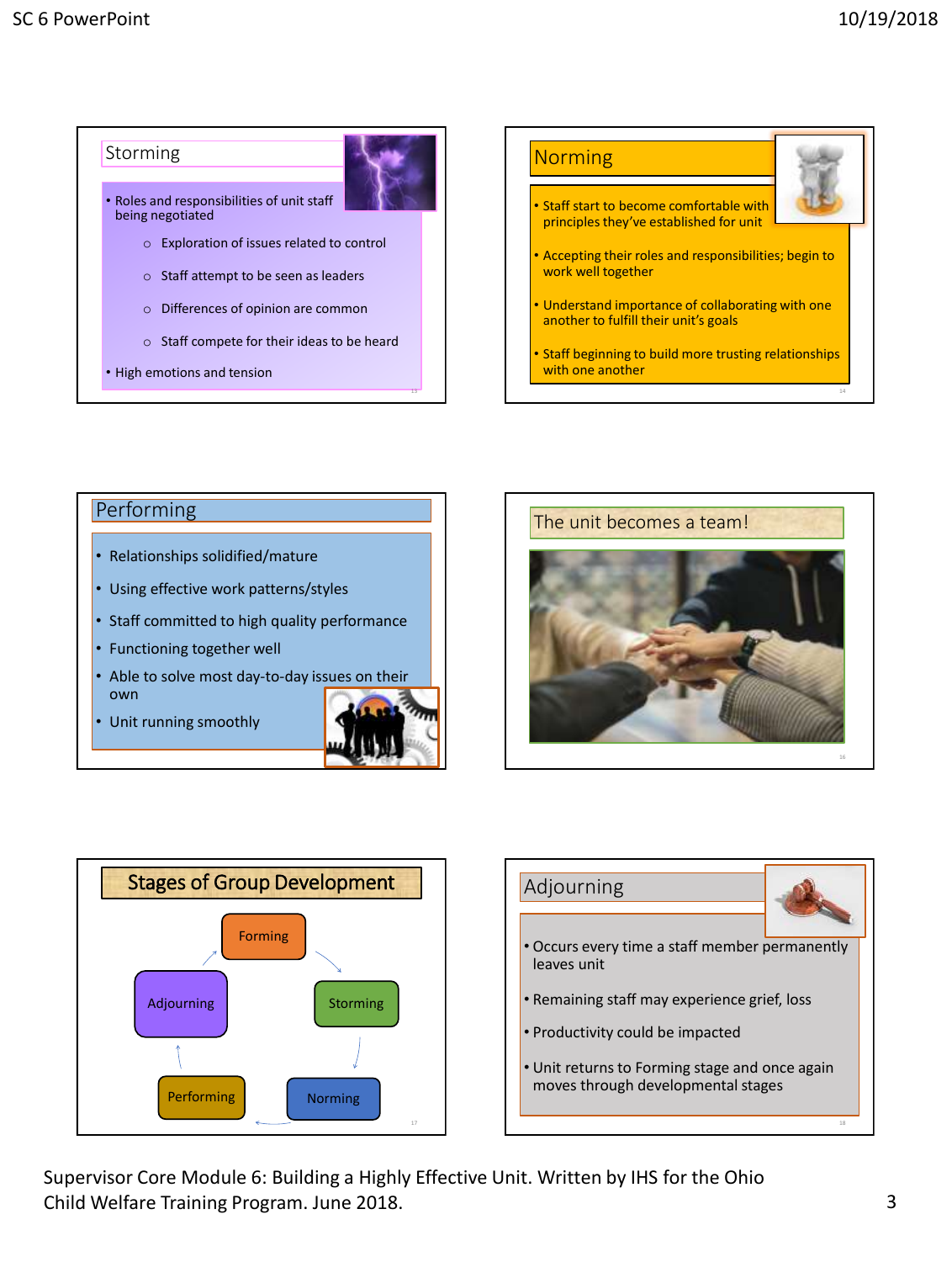



#### Provide structure

- Have clear, written agendas every meeting
- Inform staff of unit goals and how they align with those of the agency
- Assign tasks; set expectations



- Help staff establish unit principles for working together
- Be fair and sensitive to staff

# Storming Stage • May start to resent supervisor's directiveness Supervisors need to: • Empower staff

Staff:

- May engage in conflict • Begin to delegate a few tasks
	- Make sure staff listen to each other
	- Send message about supporting staff differences

#### Norming Stage **Staff:** • Need to take on more responsibility for decision-making, problem-solving, planning **Supervisors need to:** • Involve staff in leadership functions • Ensure staff conflicts are resolved quickly • Keep staff focused on unit's purpose

#### Performing Stage **Staff:** • Are interdependent • Perform consistently at a high level **Supervisors need to:** • Serve as pathway between unit and administration • Help make decisions as needed 24

Supervisor Core Module 6: Building a Highly Effective Unit. Written by IHS for the Ohio Child Welfare Training Program. June 2018. 4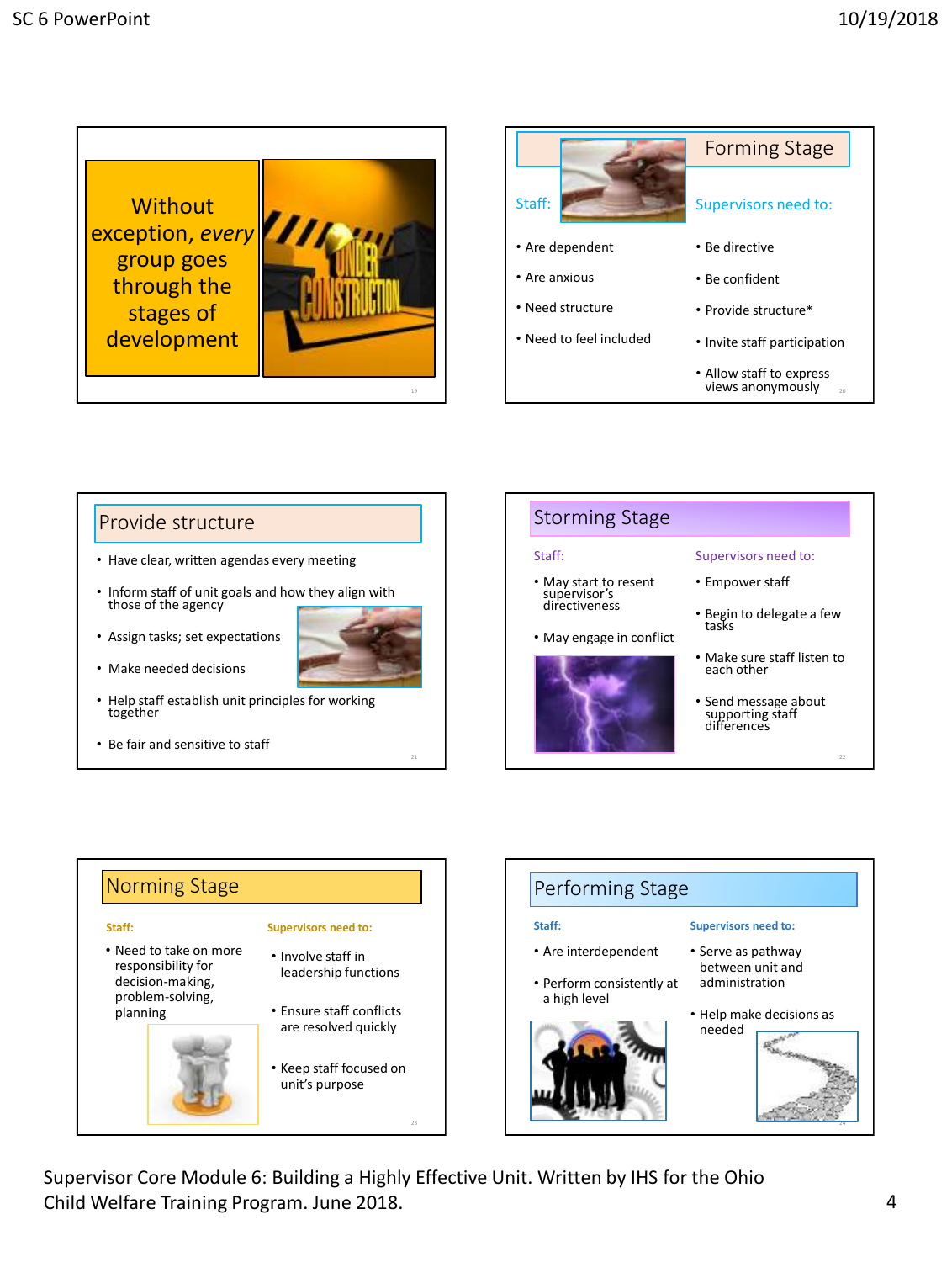Reaching the Performing Stage is not easy, particularly in child welfare where so much of the work is crisis driven, and turnover is a huge problem.











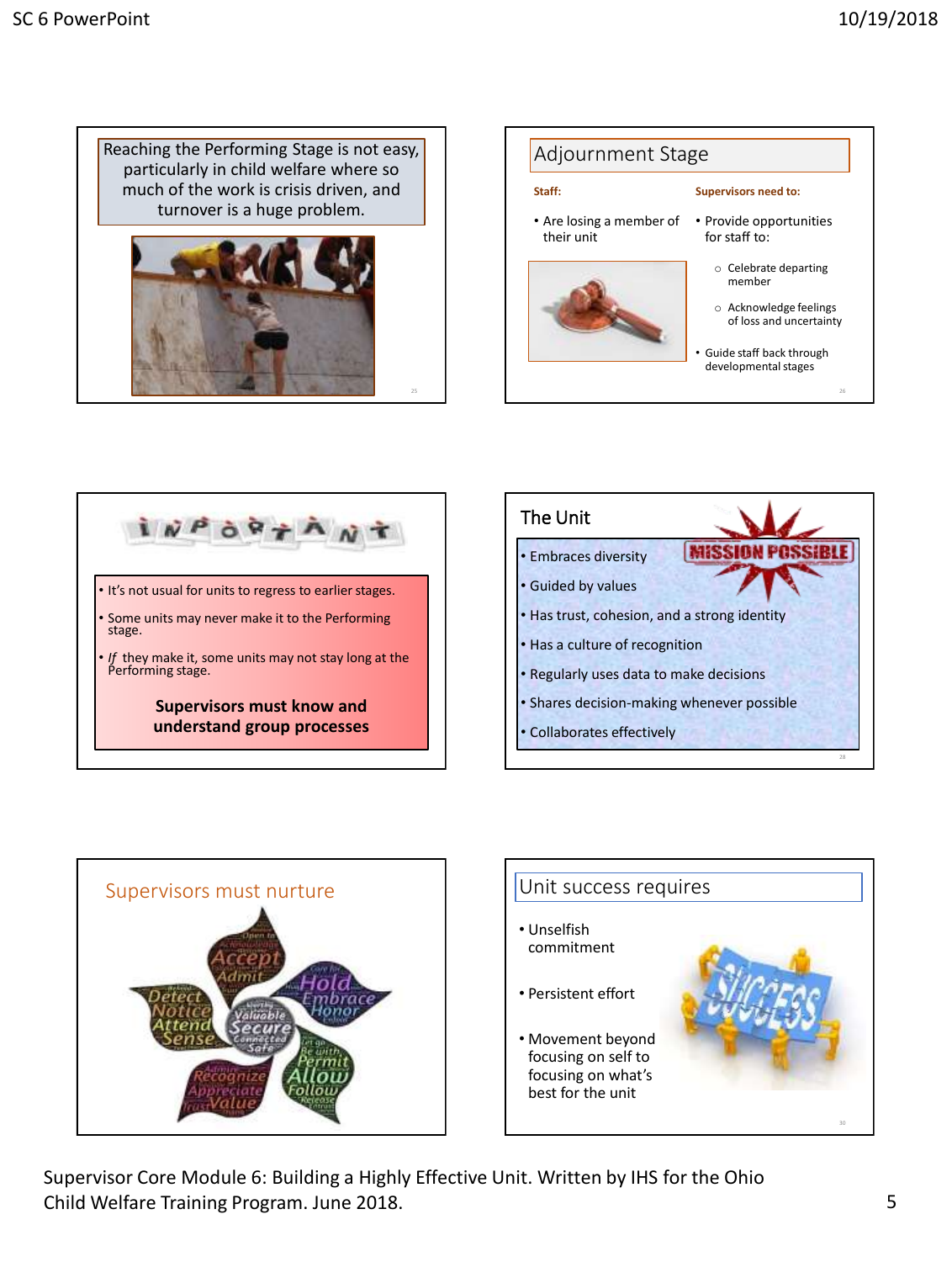



# Challenge: change people's focus • From the negative • What doesn't work Conflicts that result from clashing opinions or values • To appreciating differences • The strengths and possibilities

# Demonstrate diversity competence

- Make sure everyone's voice is heard
- Challenge intolerance
- Actively promote importance of diversity
- Ensure equal rights of others
- Call on skills and talents of others different than ourselves
- Highlight diversity of your group





Supervisor Core Module 6: Building a Highly Effective Unit. Written by IHS for the Ohio Child Welfare Training Program. June 2018. 6

33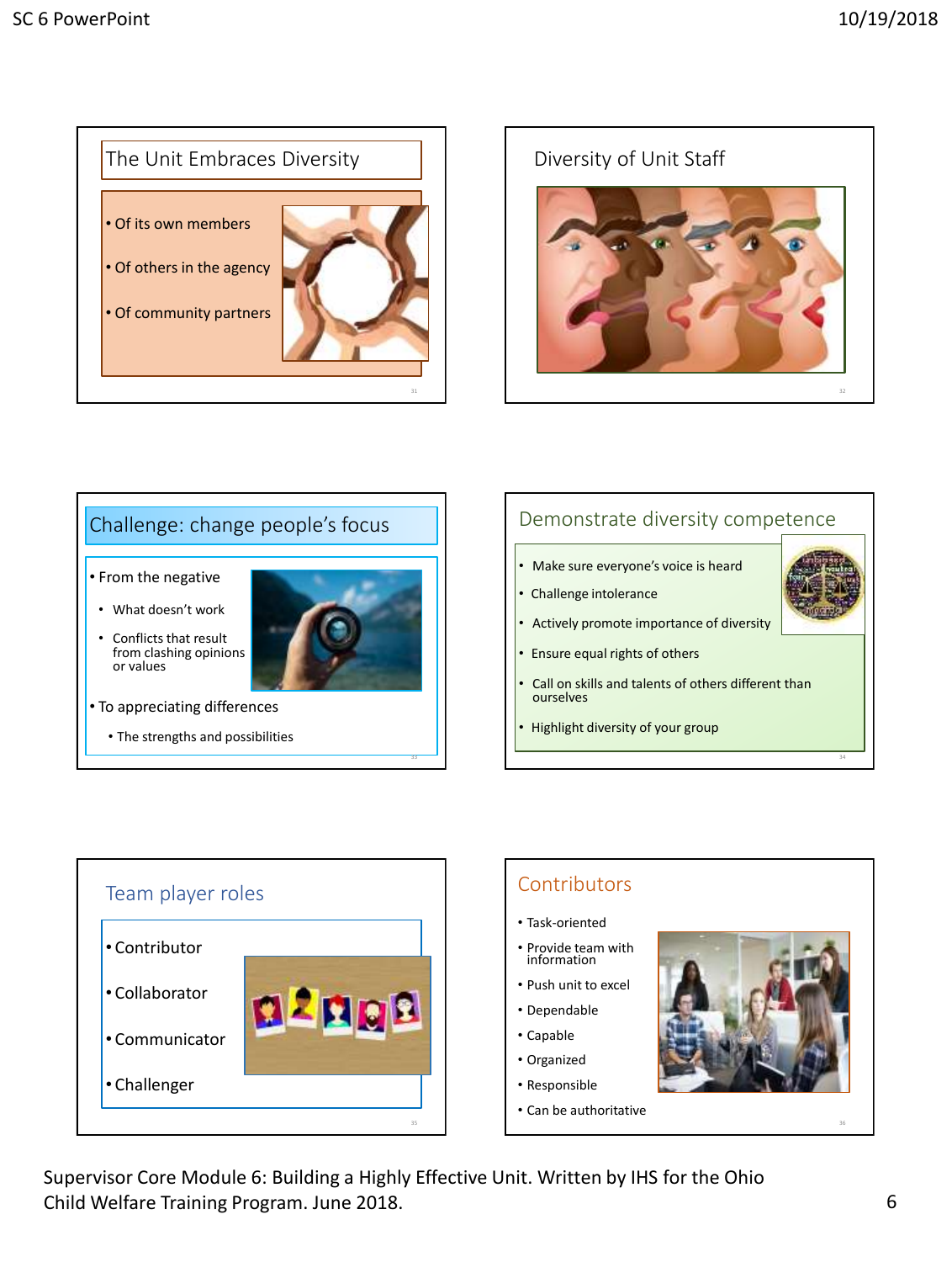







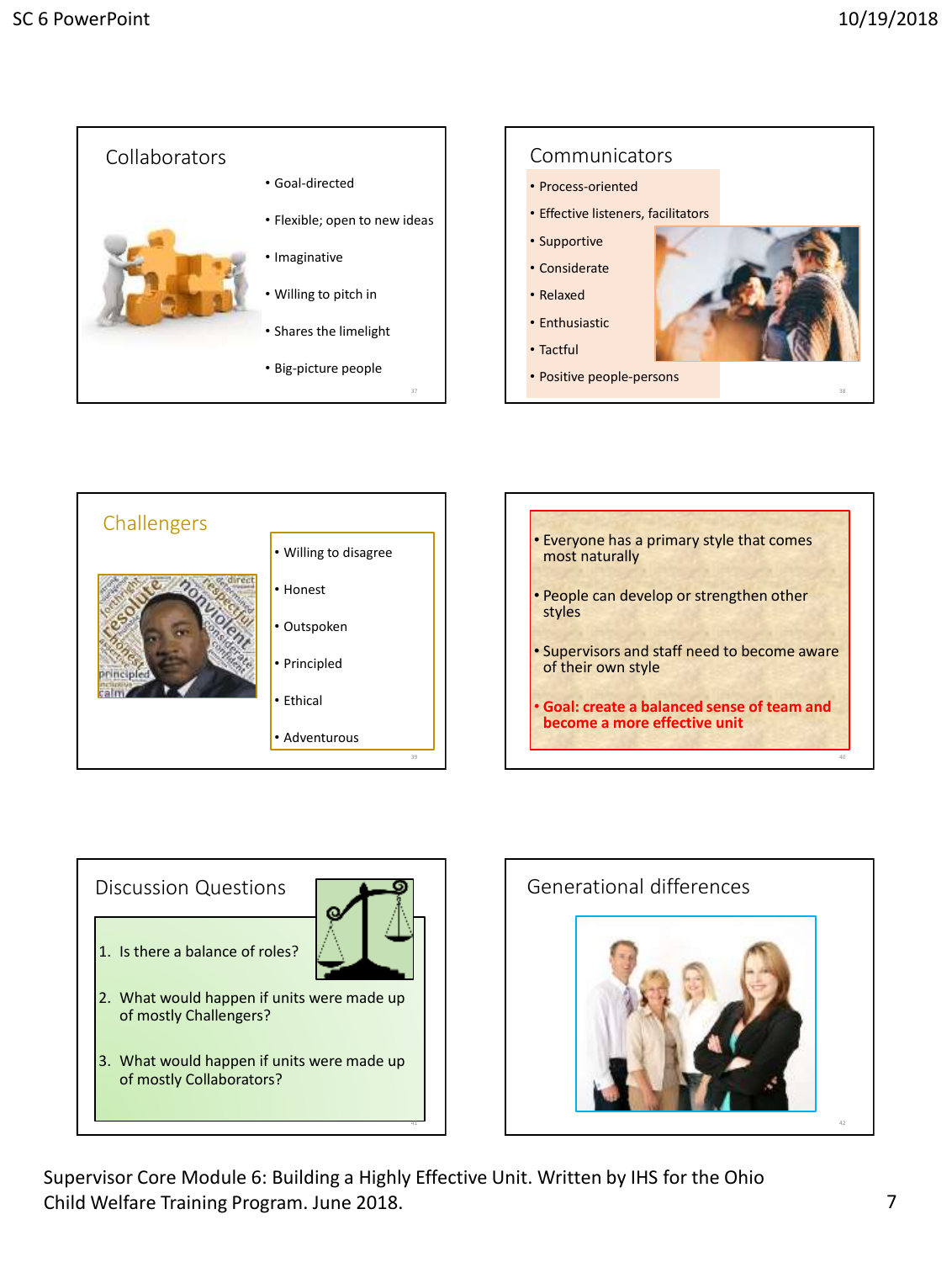



# Discussion Questions 1. If the new supervisors have considerable child welfare experience, what can s/he do to make the transition as painless as possible for everyone concerned? 2. If the new supervisor has significantly less child welfare experience than most of the unit staff, what can s/he do to make the transition as smooth as possible for everyone concerned?



# Dominance • Thinks big picture • Independent, persistent, direct • Energetic, busy, fearless • Focus on own goals more than people • Directive

• Ask "what?", "when?"

# **Influence**

- Social, persuasive, friendly
- Energetic, busy, optimistic, distractible
- Imaginative, focus on the new and the future
- Involved in many activities
- People focused
- Tell rather than ask
- Ask "who?", "what?", "when?", and "why?"

Supervisor Core Module 6: Building a Highly Effective Unit. Written by IHS for the Ohio Child Welfare Training Program. June 2018. 8

47

45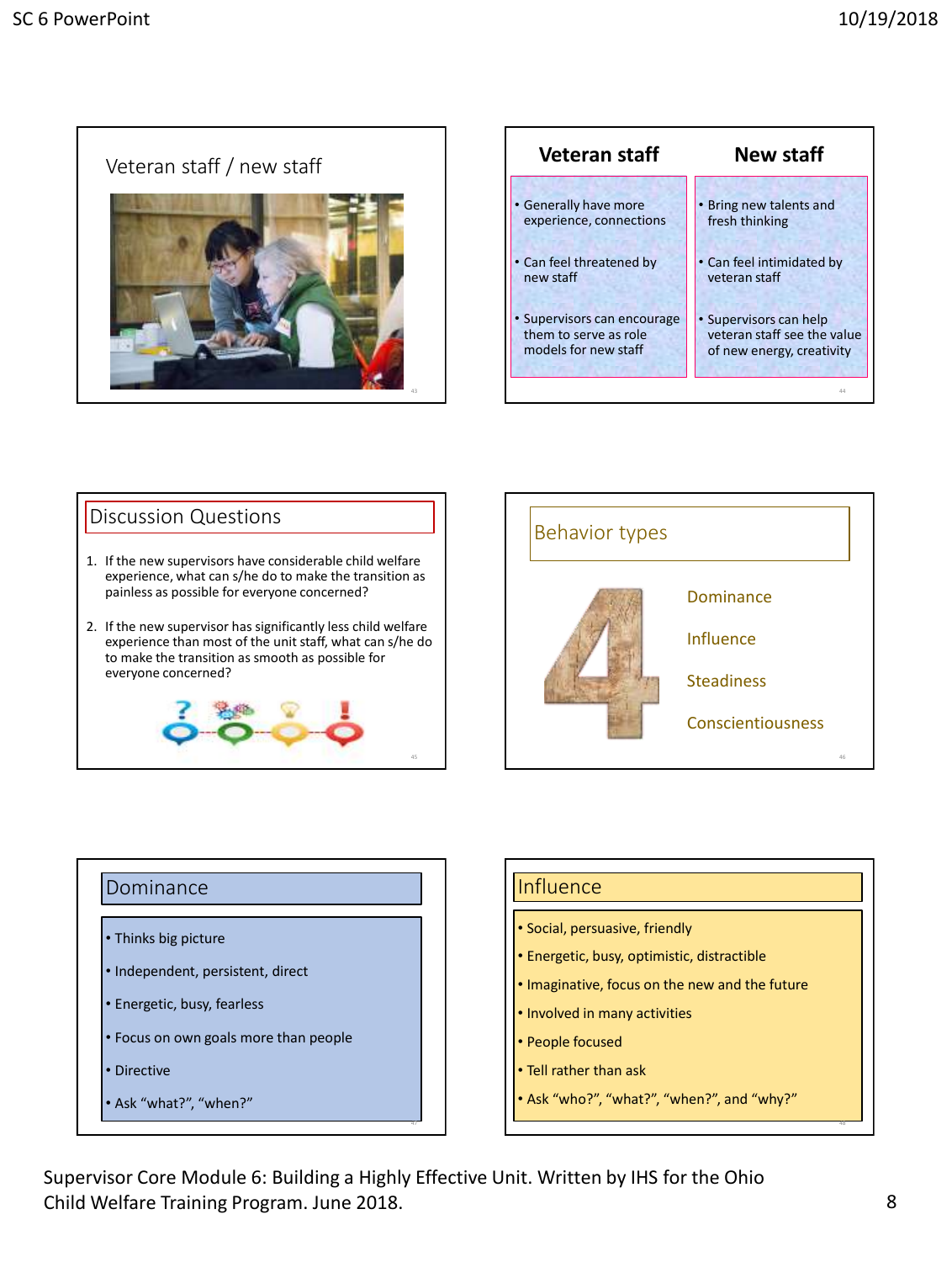50

### Steadiness

#### • Consistent

- Accommodating, peace-seeking
- Like helping and supporting others; good listener and counselor
- Close relationships with few friends
- Asks rather than tells
- Ask "how?", "when?", "what?" and "why?"

#### Conscientiousness

- Slow and critical thinker, perfectionist
- Logical, fact-based, organized, follows rules
- Don't show feelings; private; few but good friends
- Ask "why?", "how?", "what?", "when?", "why not?", and "what else was considered?"



- 1. The strengths of our type as supervisors are:
- 2. The strengths of our type as team members are:
- 3. These environmental cues (e.g., office environment, desk and desk top, seating, wall/room decorations, etc.) would tell people which type we are:
- 4. Three things our type could do to be more effective supervisors would be:







Supervisor Core Module 6: Building a Highly Effective Unit. Written by IHS for the Ohio Child Welfare Training Program. June 2018. 9

49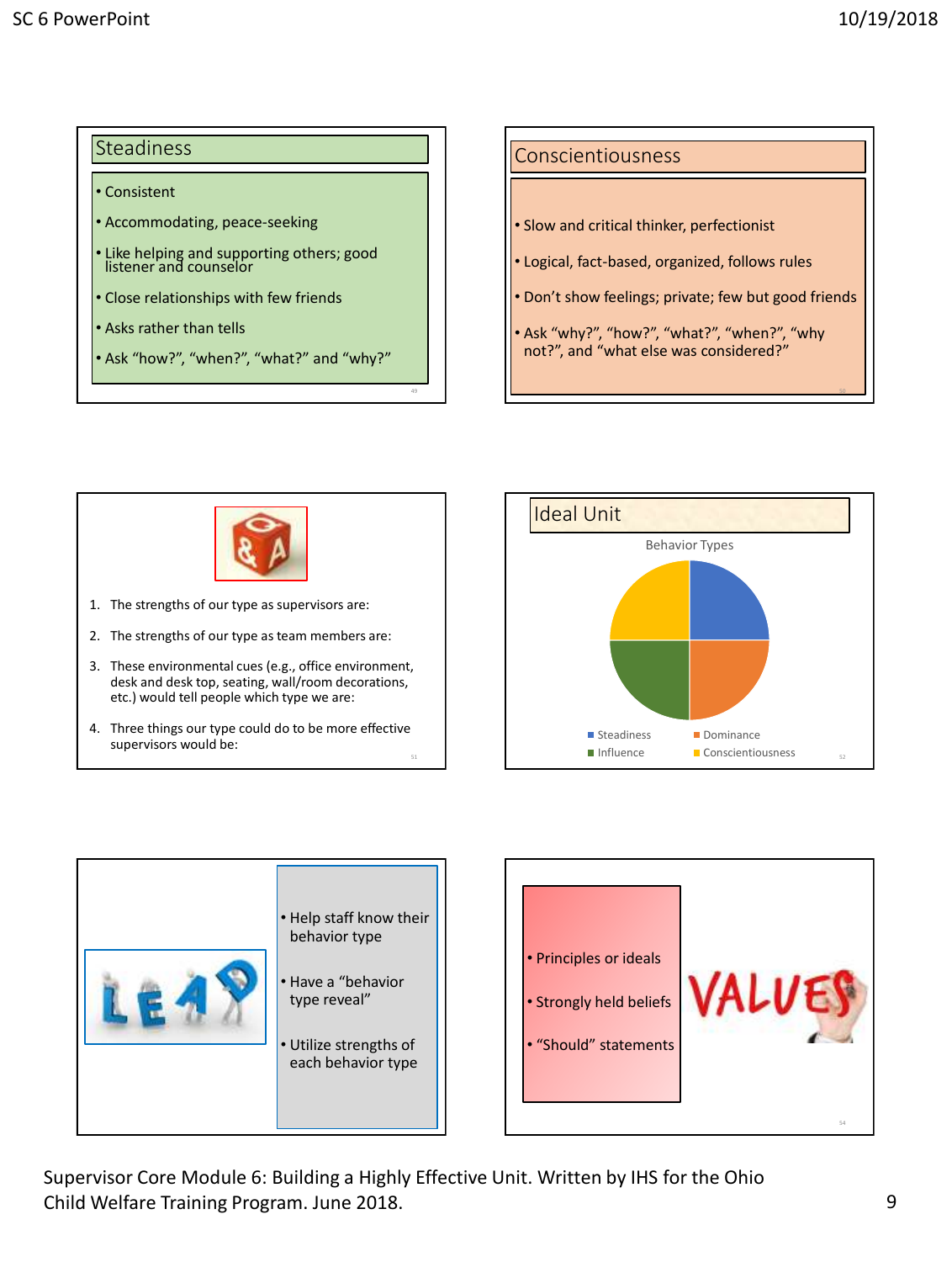### Fundamental Social Work Values

All people have:



55

- Intrinsic and irreducible worth
- A right to liberty, including self-determination and privacy
- A right to justice, including equal opportunity
- A responsibility to help others achieve their social rights and human potentials



# Child welfare principles

#### **Act in the child's best interests:**

- Aim activities toward protection of children
- Provide family-centered services
- Promote permanence for children
- Services must be culturally competent
- Least-restrictive out-of-home placements as close as possible to child's home

| <b>Value</b>                                               | <b>Unit Objective</b>                                                       | <b>Behavior(s)</b>                                                                                                            |
|------------------------------------------------------------|-----------------------------------------------------------------------------|-------------------------------------------------------------------------------------------------------------------------------|
| People should be<br>treated with<br>respect and<br>dignity | Phone calls from<br>clients will be<br>returned within two<br>business days | Staff will set aside<br>time every morning<br>and afternoon to<br>return phone calls                                          |
|                                                            | <b>Disagreements</b><br>among co-staff will be<br>kept private              | Staff will speak<br>directly with the<br>person they disagree<br>with to discuss the<br>issue. This will be<br>done privately |
|                                                            |                                                                             | 58                                                                                                                            |



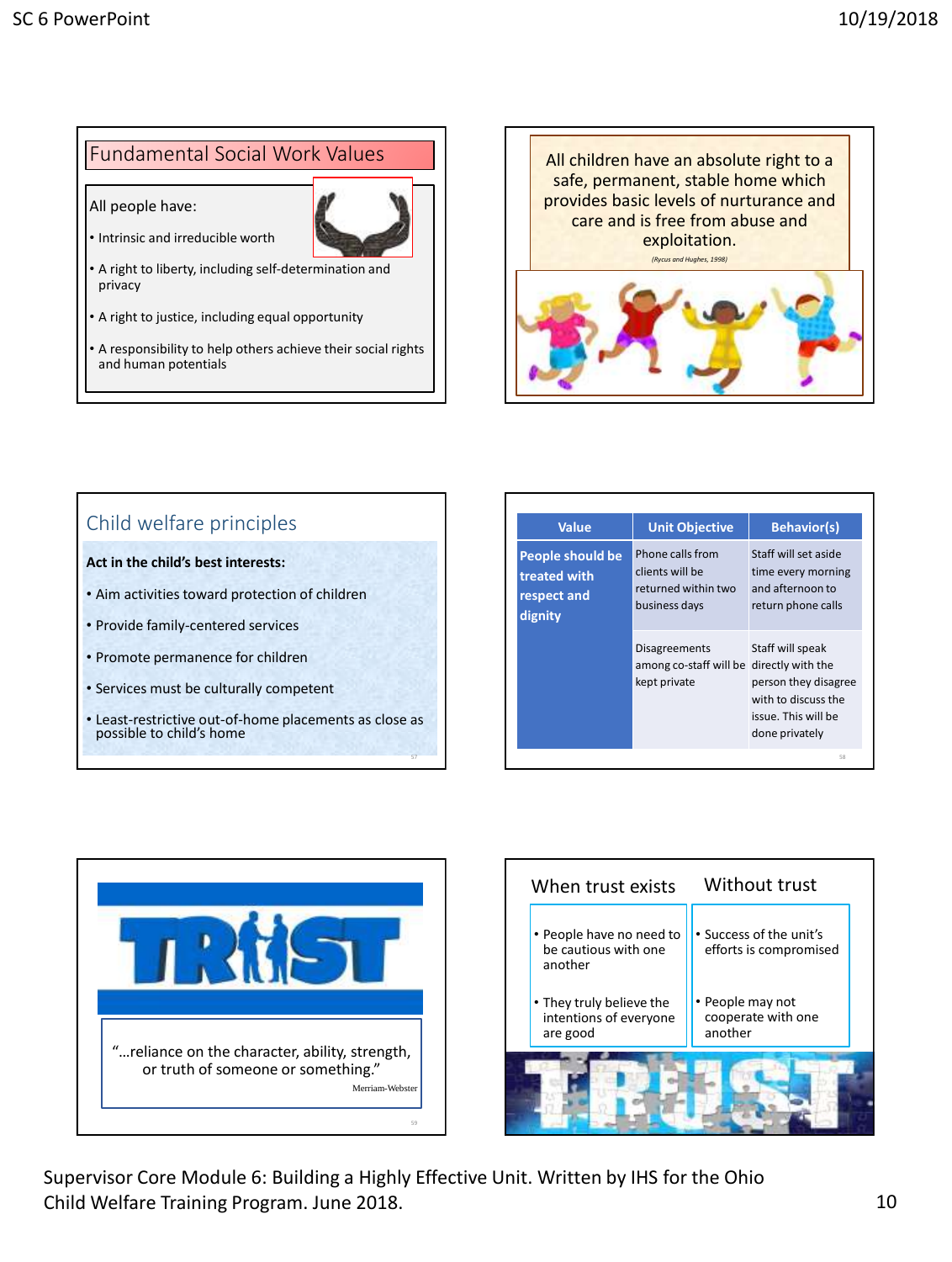### To promote a sense of trust

Create a unit climate:

- That values everyone's efforts and contributions
- Where people are encouraged to ask for help
- Where creativity is encouraged
- Where mistakes are considered opportunities for learning and growth
- That provides emotional and task support to its staff

61





# Signs of a cohesive unit • High levels of support, trust, and respect for individuality among staff • Engaged participation during meetings • Commitment to unit outcomes • Enjoyment of unit members working together (CPS pgs. 21-22) 64

# Supervisors can • Lead by example • Communicate openly • Promote knowing each other personally • Not place blame • Discourage cliques • Discuss trust issues *(Adapted from MindTools: Building Trust Inside Your Team: Creating a Strong, Cohesive Team)*

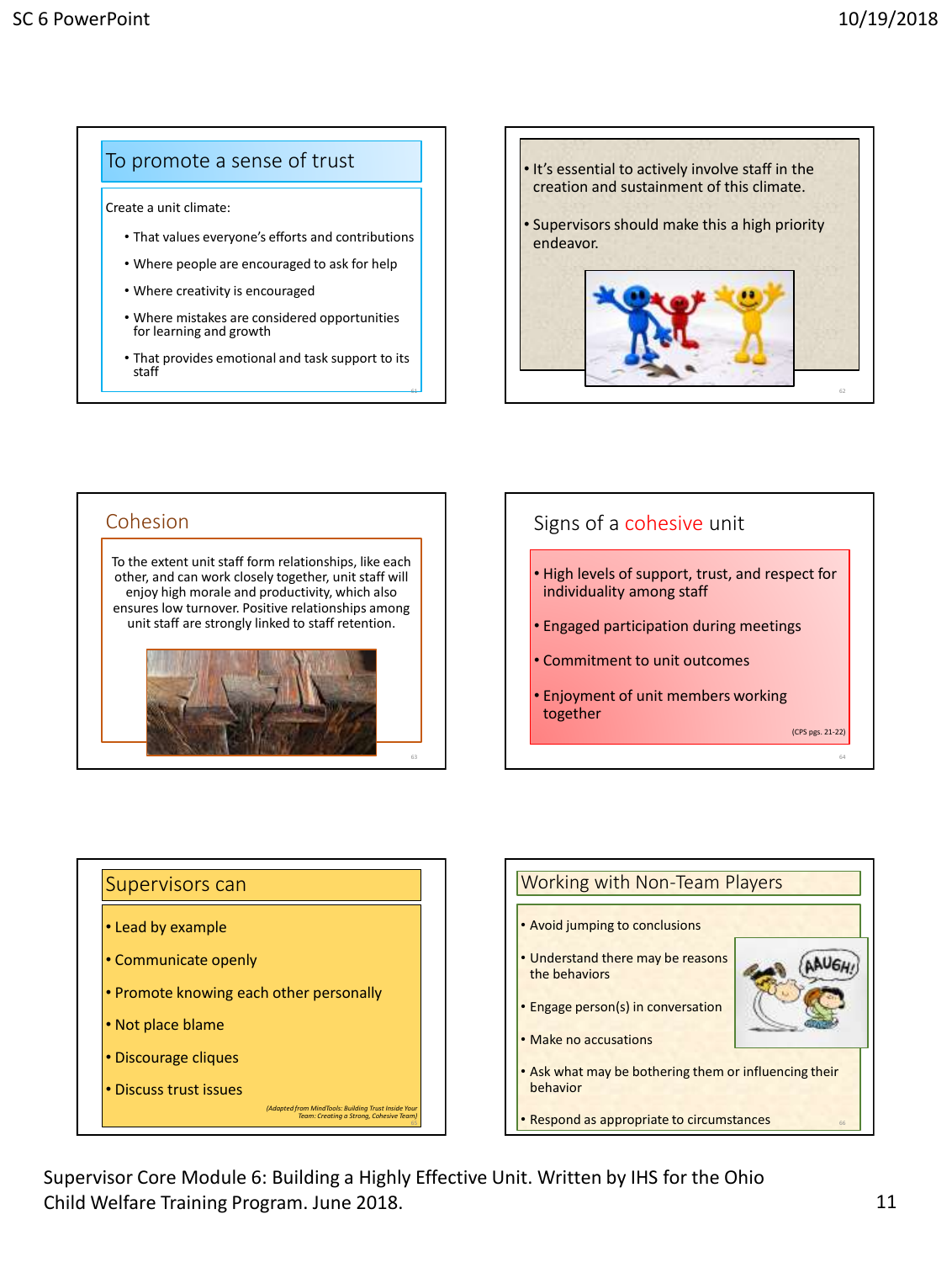









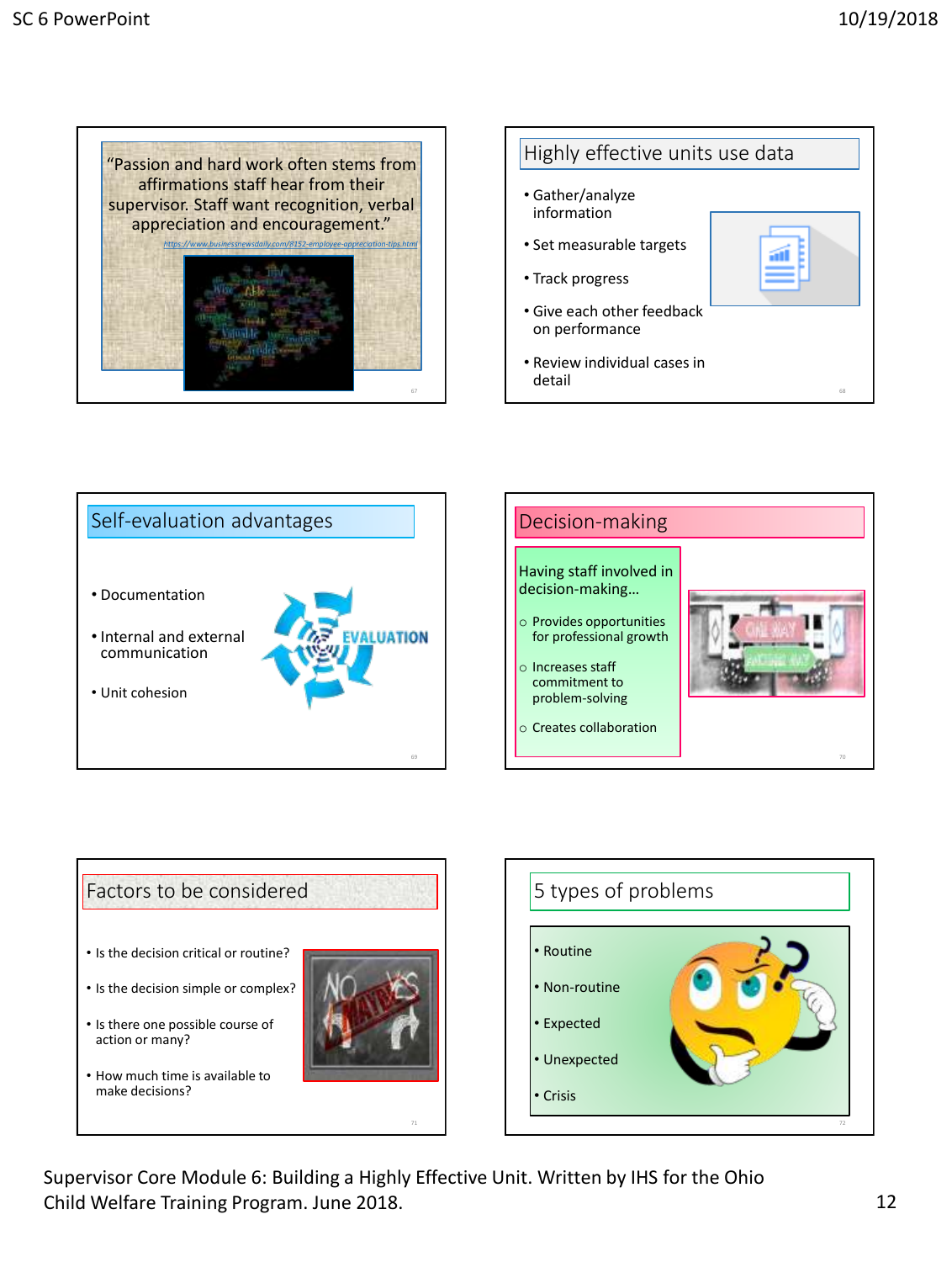



constructively exploring differences…seeking solutions… The collaborative group is more important than the individuals… the individuals share equal rights and privileges." *Mordock 2002* 

### Internal unit collaboration • Essential to successful functioning of unit

- Necessary to achieve child welfare goals and outcomes
- Staff share information, are committed to the process at hand, keep forefront the agency mission



76



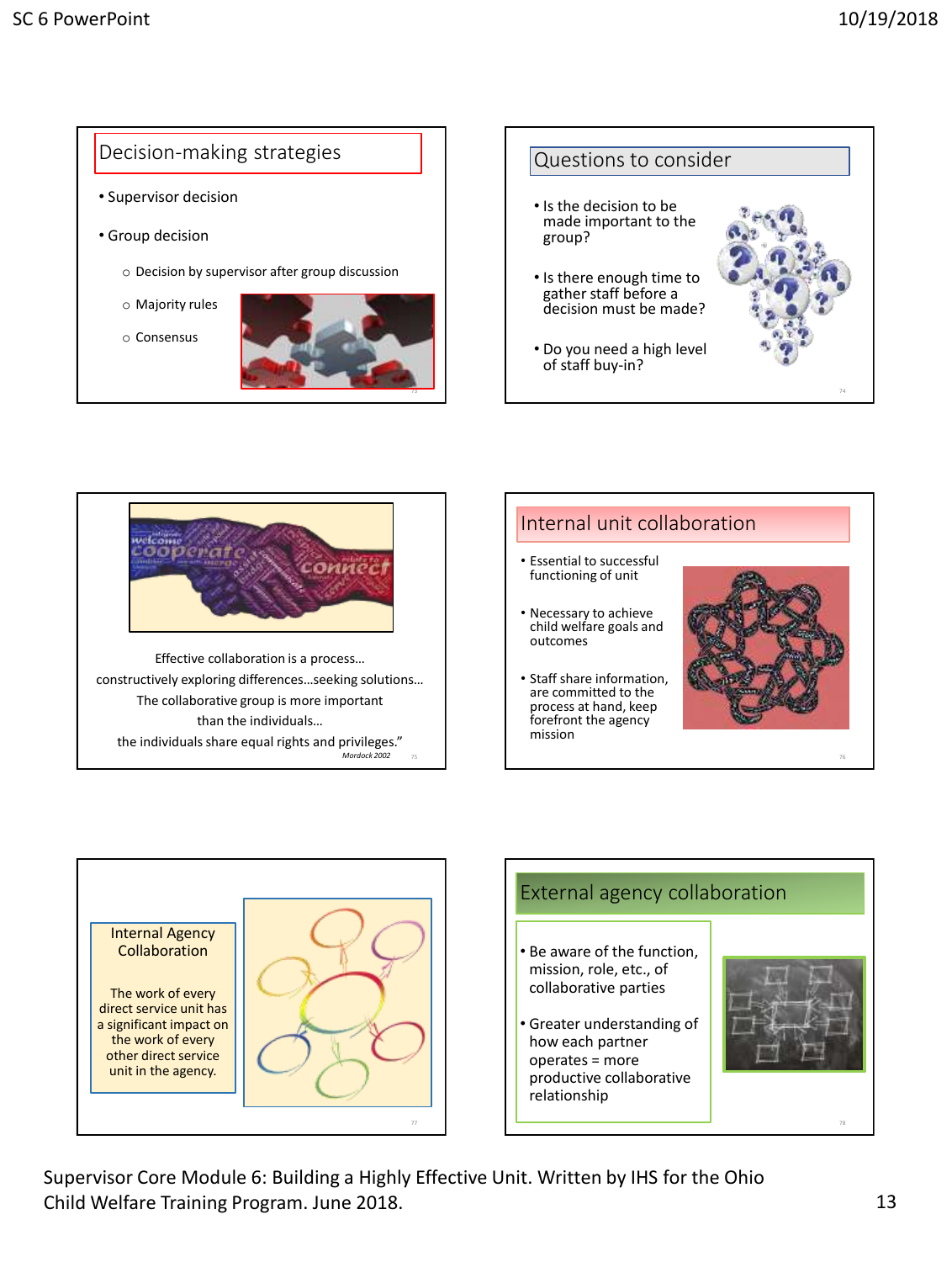#### Need to know

- Partner agency mission
- Hierarchical structure of partner organization
- Available services / scope of practice
- Client eligibility criteria
- Cost for services; available financial support
- Collaborative partner's perceived role in the relationship











Supervisor Core Module 6: Building a Highly Effective Unit. Written by IHS for the Ohio Child Welfare Training Program. June 2018. 14

79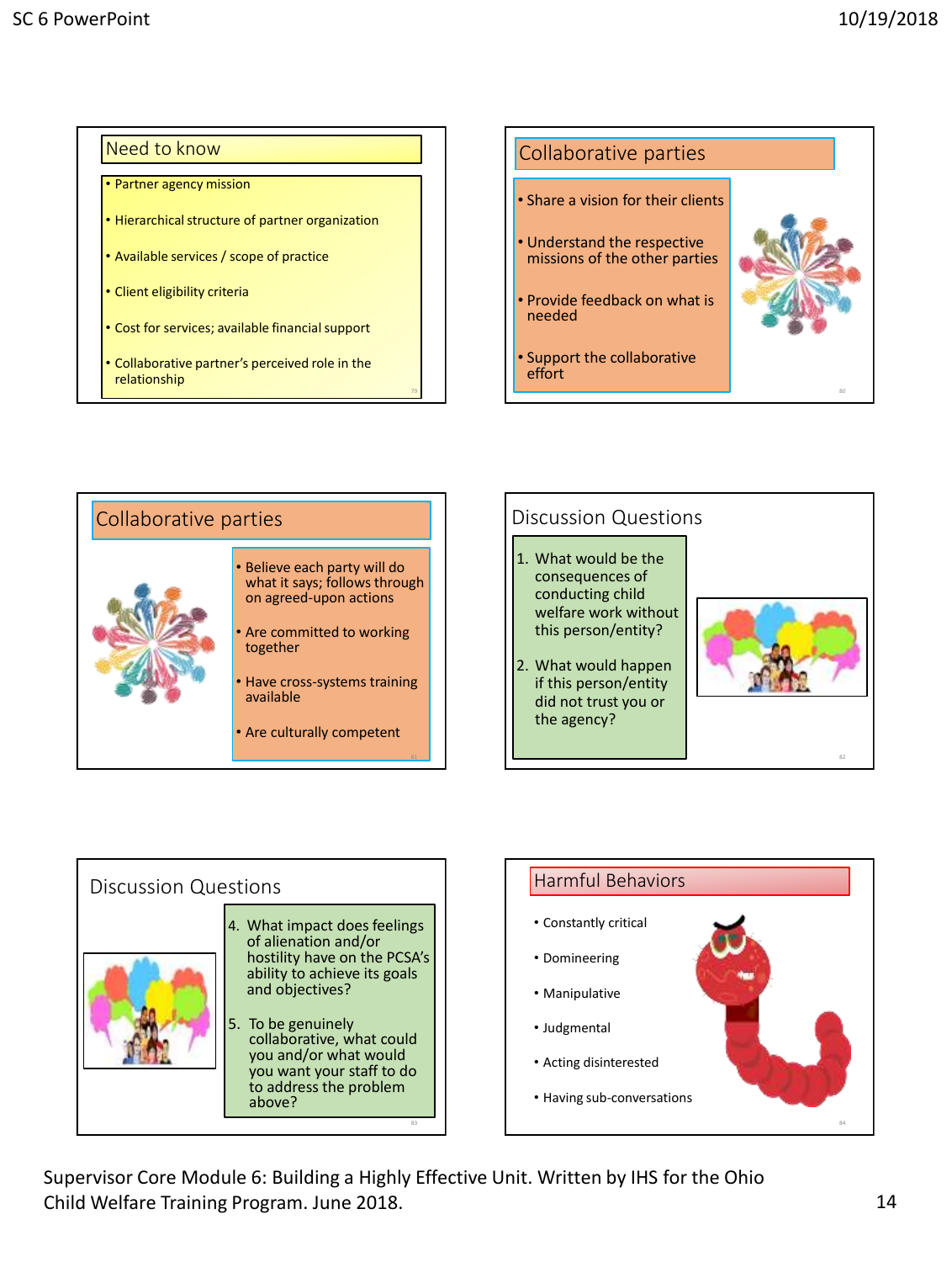







Supervisor Core Module 6: Building a Highly Effective Unit. Written by IHS for the Ohio Child Welfare Training Program. June 2018. 15 and 15 and 15 and 15 and 15 and 15 and 15 and 15 and 15 and 15 and 15 and 15 and 15 and 15 and 15 and 16 and 16 and 16 and 16 and 16 and 16 and 16 and 16 and 16 and 16 and 16 a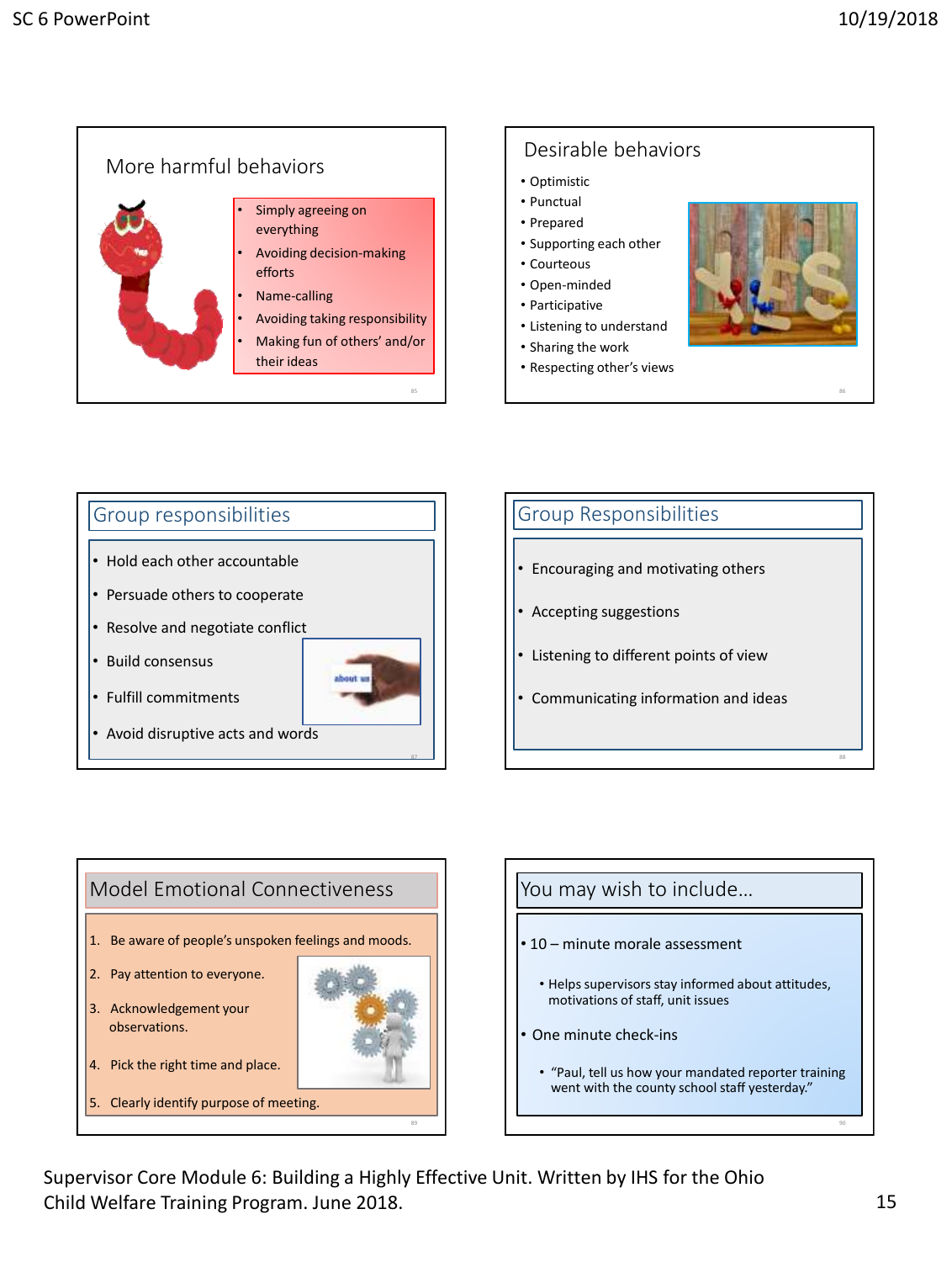# Improvement Planning Process

- Solution focused instead of problem focused
- Builds energy, takes away finger-pointing; prepares supervisors to creatively involve entire unit in improvement planning







### Strategies for Sustaining Units

- 1. Establish clear goals
- 2. Ensure agreement prior to action



94

- 3. Build realistic timetables
- 4. Consult with unit members frequently and genuinely
- 5. Relate the improvement process to organizational work





Supervisor Core Module 6: Building a Highly Effective Unit. Written by IHS for the Ohio Child Welfare Training Program. June 2018. 16 16 17 18: 16 16 17: 16 17: 16 17: 16 17: 16 17: 16 17: 16 17: 16